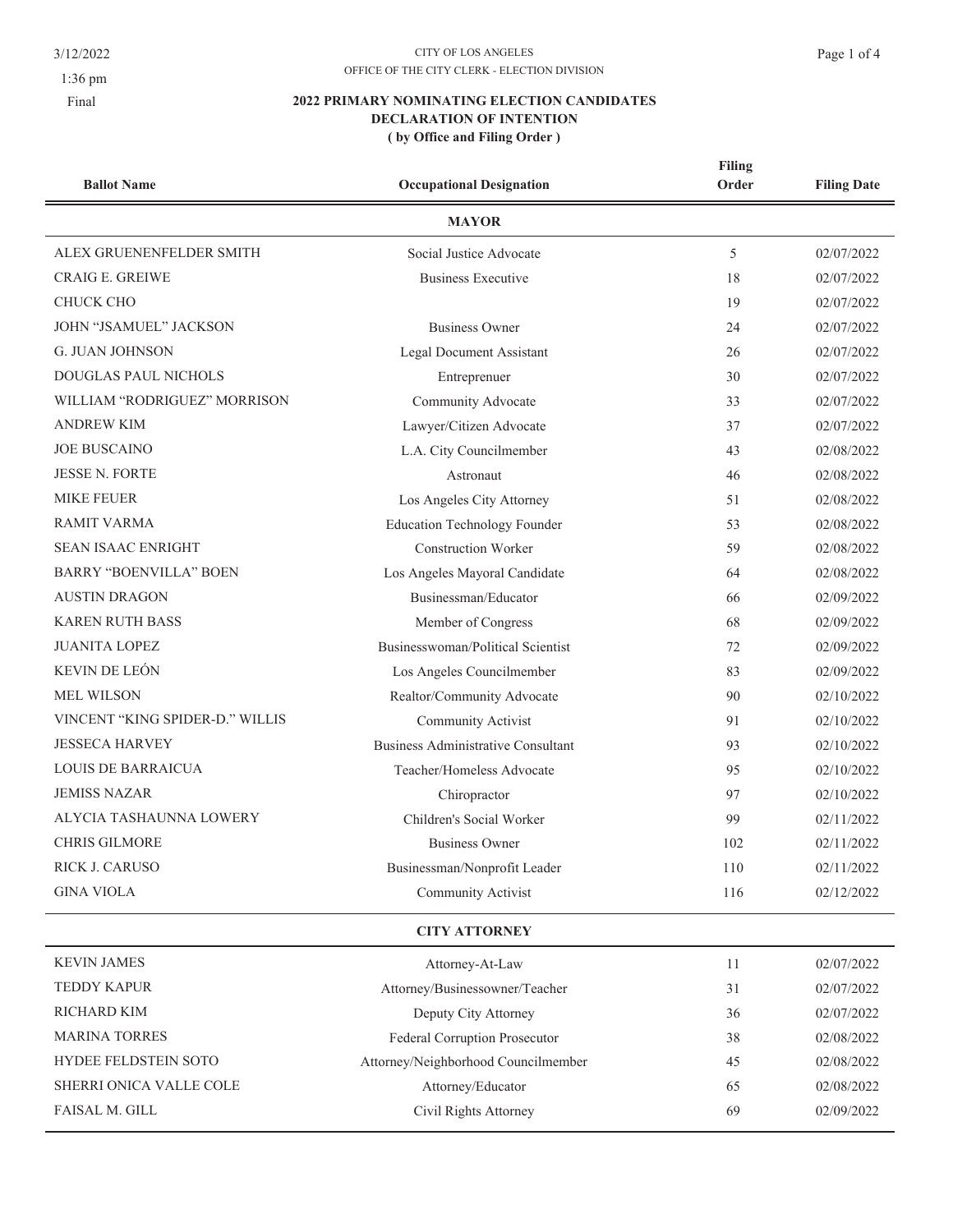$3/12/2022$ 

1:36 pm

Final

## $\text{CITY}$  OF LOS ANGELES OFFICE OF THE CITY CLERK - ELECTION DIVISION

|                              |                                            | Filing         |                    |
|------------------------------|--------------------------------------------|----------------|--------------------|
| <b>Ballot Name</b>           | <b>Occupational Designation</b>            | Order          | <b>Filing Date</b> |
|                              | <b>CONTROLLER</b>                          |                |                    |
| J. CAROLAN O'GABHANN         | Public School Teacher                      | $\overline{2}$ | 02/07/2022         |
| <b>REID LIDOW</b>            | Mayor's Executive Officer                  | 4              | 02/07/2022         |
| PAUL KORETZ                  | Los Angeles City Councilmember             | 7              | 02/07/2022         |
| <b>KENNETH MEJIA</b>         | Certified Public Accountant                | 8              | 02/07/2022         |
| <b>ROB WILCOX</b>            | Community Engagement Director              | 10             | 02/07/2022         |
| DAVID T. VAHEDI              | Chief Financial Officer                    | 20             | 02/07/2022         |
| STEPHANIE CLEMENTS           | Chief Financial Officer                    | 70             | 02/09/2022         |
|                              | MEMBER OF THE CITY COUNCIL, DISTRICT NO. 1 |                |                    |
| <b>JESSE ROSAS</b>           | Businessman                                | 14             | 02/07/2022         |
| <b>GILBERT "GIL" CEDILLO</b> | Los Angeles City Councilmember             | 34             | 02/07/2022         |
| <b>ELAINE ALANIZ</b>         | Crisis Responder/Filmmaker                 | 63             | 02/08/2022         |
| <b>EUNISSES HERNANDEZ</b>    | Public Policy Advocate                     | 79             | 02/09/2022         |
| RONALD A. DUARTE (WITHDRAWN) | Community Organizer                        | 82             | 02/09/2022         |
|                              | MEMBER OF THE CITY COUNCIL, DISTRICT NO. 3 |                |                    |
| <b>BOB BLUMENFIELD</b>       | Councilmember, Los Angeles                 | 6              | 02/07/2022         |
| ALEXANDER TSAO (WITHDRAWN)   | Victims' Rights Advocate                   | 55             | 02/08/2022         |
| <b>SCOTT SILVERSTEIN</b>     | Businessman/Entrepreneur/Boardmember       | 94             | 02/10/2022         |
| MIKHAIL ANTHONY MANIYAN      | Businessman/Boardmember/Realtor            | 114            | 02/12/2022         |
| <b>CHRIS CHAMPION</b>        | Entrepreneur/Businessman                   | 117            | 02/12/2022         |
|                              | MEMBER OF THE CITY COUNCIL, DISTRICT NO. 5 |                |                    |
| KATY YOUNG YAROSLAVSKY       | Environmental Attorney/Mom                 | 15             | 02/07/2022         |
| <b>JOSH NADEL</b>            | Community Activist                         | 17             | 02/07/2022         |
| <b>SCOTT EPSTEIN</b>         | Public Policy Analyst                      | 25             | 02/07/2022         |
| <b>JIMMY BIBLARZ</b>         | Law Professor                              | 67             | 02/09/2022         |
| <b>DORY FRANK</b>            | Publicist/Business Consultant              | 71             | 02/09/2022         |
| <b>KRISTINA IRWIN</b>        | Mom/Realtor                                | 80             | 02/09/2022         |
| <b>DANNY BAHR</b>            | Businessman                                | 98             | 02/10/2022         |
| <b>SAM YEBRI</b>             | Non-Profit Director/Businessowner          | 101            | 02/11/2022         |
| <b>MOLLY BASLER</b>          | Community Wellness Advocate                | 104            | 02/11/2022         |
|                              | MEMBER OF THE CITY COUNCIL, DISTRICT NO. 7 |                |                    |
| <b>ELISA AVALOS</b>          | Community Advocate/Mother                  | 50             | 02/08/2022         |
| MONICA RODRIGUEZ             | Los Angeles Councilmember                  | 58             | 02/08/2022         |
| <b>REUBEN GARCIA</b>         | Volunteer Public Advocate                  | 81             | 02/09/2022         |
| KEVIN JOHN DAVIS             | Neighborhood Council President             | 106            | 02/11/2022         |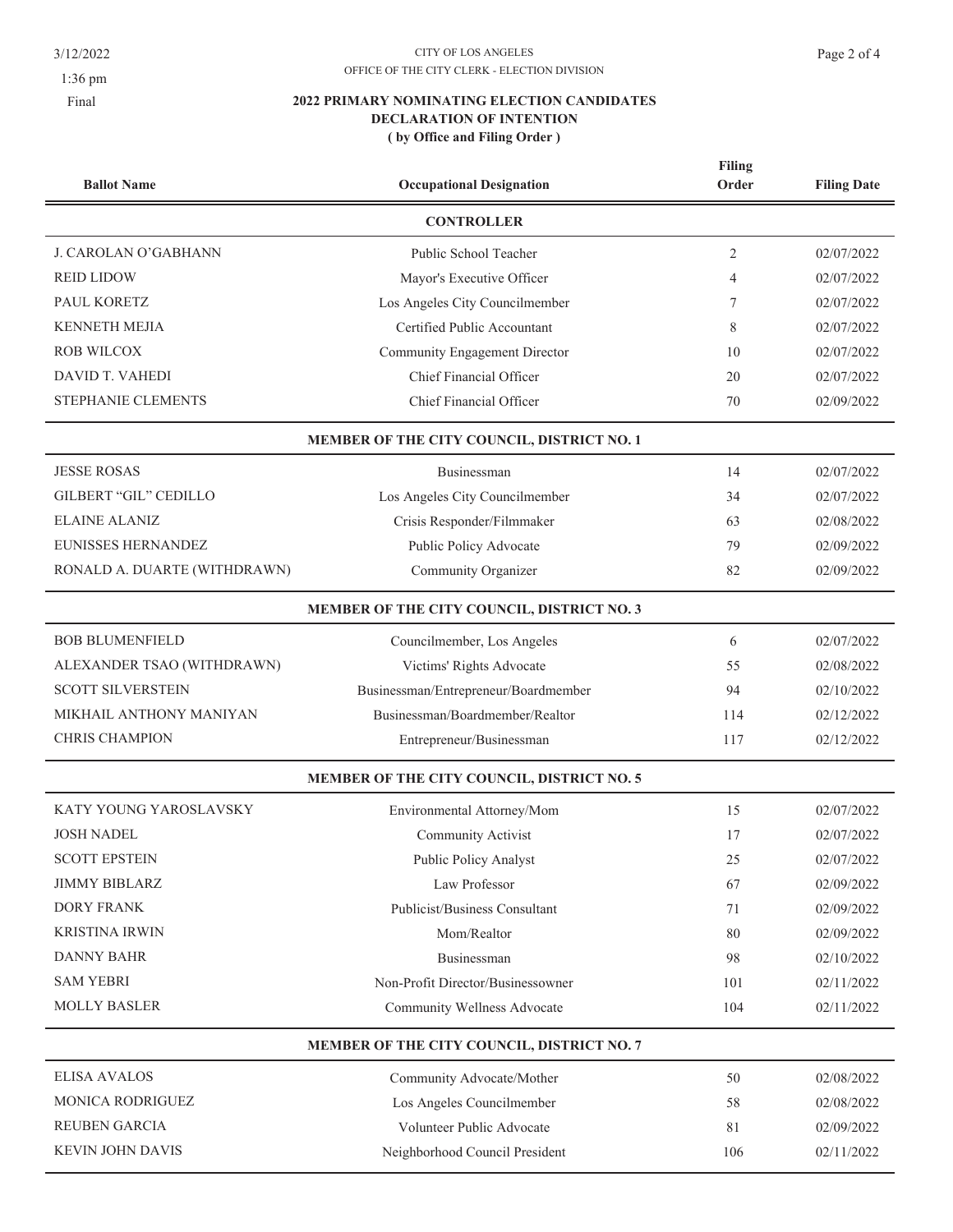3/12/2022

1:36 pm

Final

## $\text{CITY}$  OF LOS ANGELES OFFICE OF THE CITY CLERK - ELECTION DIVISION

| <b>Ballot Name</b>                       | <b>Occupational Designation</b>             | <b>Filing</b><br>Order | <b>Filing Date</b> |
|------------------------------------------|---------------------------------------------|------------------------|--------------------|
|                                          | MEMBER OF THE CITY COUNCIL, DISTRICT NO. 9  |                        |                    |
| ADRIANA CABRERA                          | Community Advocate                          | 16                     | 02/07/2022         |
| DULCE VASQUEZ                            | Educator                                    | 35                     | 02/07/2022         |
| CURREN D. PRICE, JR.                     | City Councilmember/Professor                | 39                     | 02/08/2022         |
| MIGUEL ISAIAS LEMUS                      | Health Care Worker                          | 44                     | 02/08/2022         |
| NICK PACHECO                             | Government Compliance Consultant            | 87                     | 02/09/2022         |
|                                          | MEMBER OF THE CITY COUNCIL, DISTRICT NO. 11 |                        |                    |
| <b>GARY COPELAND</b>                     | Professional Photographer                   | 23                     | 02/07/2022         |
| <b>ERIN DARLING</b>                      | Civil Rights Attorney                       | 40                     | 02/08/2022         |
| <b>MIKE NEWHOUSE</b>                     | Businessowner/Planning Attorney             | 42                     | 02/08/2022         |
| <b>MAT SMITH</b>                         | Medical Delivery Driver                     | 48                     | 02/08/2022         |
| ALLISON HOLDORFF POLHILL                 | Educator/Environmental Attorney             | 49                     | 02/08/2022         |
| <b>JIM MUREZ</b>                         | President, Neighborhood Council             | 56                     | 02/08/2022         |
| CRISTIAN ORLANDO LETELIER<br>(WITHDRAWN) | Property Manager/Entrepreneur               | 61                     | 02/08/2022         |
| <b>GREG GOOD</b>                         | Attorney                                    | 62                     | 02/08/2022         |
| <b>VINCENT SULAITIS</b>                  | Security Professional                       | 76                     | 02/09/2022         |
| RONNIE MCCOWAN (WITHDRAWN)               | Community Organizer                         | 85                     | 02/09/2022         |
| <b>TRACI PARK</b>                        | Municipal Law Attorney                      | 100                    | 02/11/2022         |
| <b>CHRISTOPHER BAKER</b>                 | <b>International Trade Advisor</b>          | 107                    | 02/11/2022         |
| MIDSANON "SONI" LLOYD                    | Public School Teacher                       | 113                    | 02/12/2022         |
|                                          | MEMBER OF THE CITY COUNCIL, DISTRICT NO. 13 |                        |                    |
| <b>ALBERT CORADO</b>                     | Community Organizer                         | 1                      | 02/07/2022         |
| <b>STEVE JOHNSON</b>                     | Deputy Sheriff/Educator                     | 9                      | 02/07/2022         |
| HUGO SOTO-MARTINEZ                       | Labor/Community Organizer                   | 21                     | 02/07/2022         |
| MITCH O'FARRELL                          | Los Angeles City Councilmember              | 28                     | 02/07/2022         |
| <b>CARLOS H. FLOWERS</b>                 | Defense Sales Representative                | 52                     | 02/08/2022         |
| <b>KATE PYNOOS</b>                       | Homelessness Policy Advisor                 | 57                     | 02/08/2022         |
| CHAD MICHAEL MANUEL (WITHDRAWN)          | Adjudicator                                 | 60                     | 02/08/2022         |
| RACHAEL ROSE LUCKEY (WITHDRAWN)          | Architect/Community Leader                  | 77                     | 02/09/2022         |
|                                          |                                             |                        |                    |